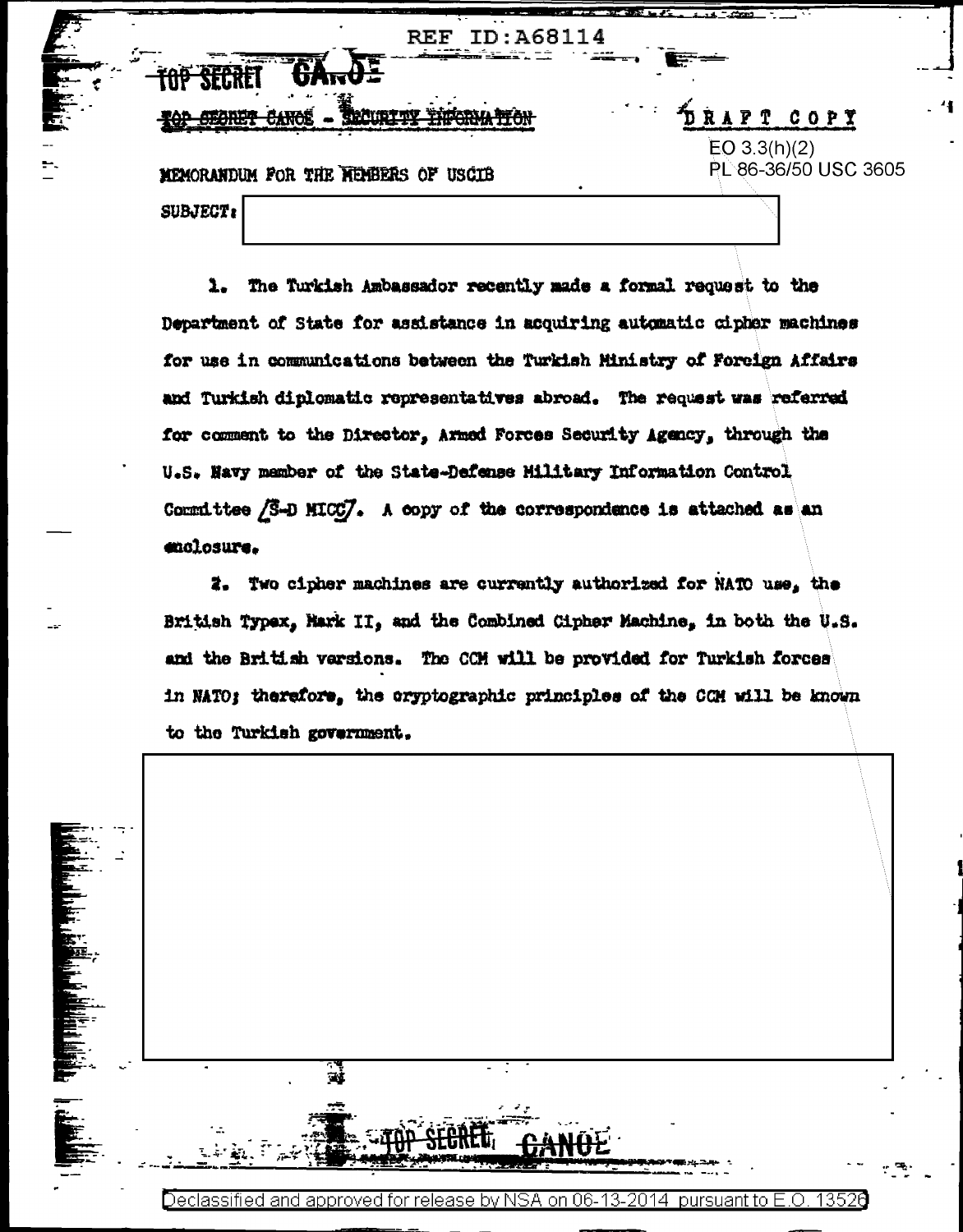| SUBJECT:                             |                                                                                         |                                                              | DRAFT COPY |
|--------------------------------------|-----------------------------------------------------------------------------------------|--------------------------------------------------------------|------------|
|                                      | Release of the Combined Cipher Machine (CCM) to Turkey<br>for Diplomatic Communications |                                                              |            |
|                                      |                                                                                         |                                                              |            |
|                                      |                                                                                         |                                                              |            |
|                                      | 4. A distinct impression has been conveyed by the Turkish represen-                     |                                                              |            |
|                                      | tatives in Washington that the Turkish government is prepared to seek                   |                                                              |            |
|                                      | assistance elsewhere in the event the U.S. dealiyes to furnish the oipher               |                                                              |            |
|                                      | machines requested. Other sources to which furkey might turn are $O(3.3(h)(2))$         |                                                              |            |
| summarized below.                    |                                                                                         | PL 86-36/50 USC 3605                                         |            |
|                                      | The                                                                                     | government might be approached with a request                |            |
| EO 3.3(h)(2)<br>PL 86-36/50 USC 3605 |                                                                                         | similar to the one made to the U.S. If, however, the U.S.    |            |
|                                      |                                                                                         | decides not to provide Turkey with the assistance requested, |            |
|                                      |                                                                                         |                                                              |            |
|                                      |                                                                                         |                                                              |            |
|                                      |                                                                                         |                                                              |            |
|                                      |                                                                                         |                                                              |            |
|                                      |                                                                                         |                                                              |            |
|                                      |                                                                                         |                                                              |            |
|                                      |                                                                                         |                                                              |            |
|                                      |                                                                                         |                                                              |            |
|                                      |                                                                                         | Turkey could turn to commercial producers of cryptographic   |            |
|                                      | equipments,                                                                             |                                                              |            |
| Þ.                                   |                                                                                         | The most prominent commercial producer of cipher machines is |            |
|                                      |                                                                                         | the Hagelin Cryptograph Company of Stockholm, Sweden. Since  |            |
|                                      | Turkey is now using one of Hagelin's machines, there is a                               |                                                              |            |
|                                      |                                                                                         | good possibility that Turkey would try to purchase some of   |            |

 $\tilde{\mathbf{t}}$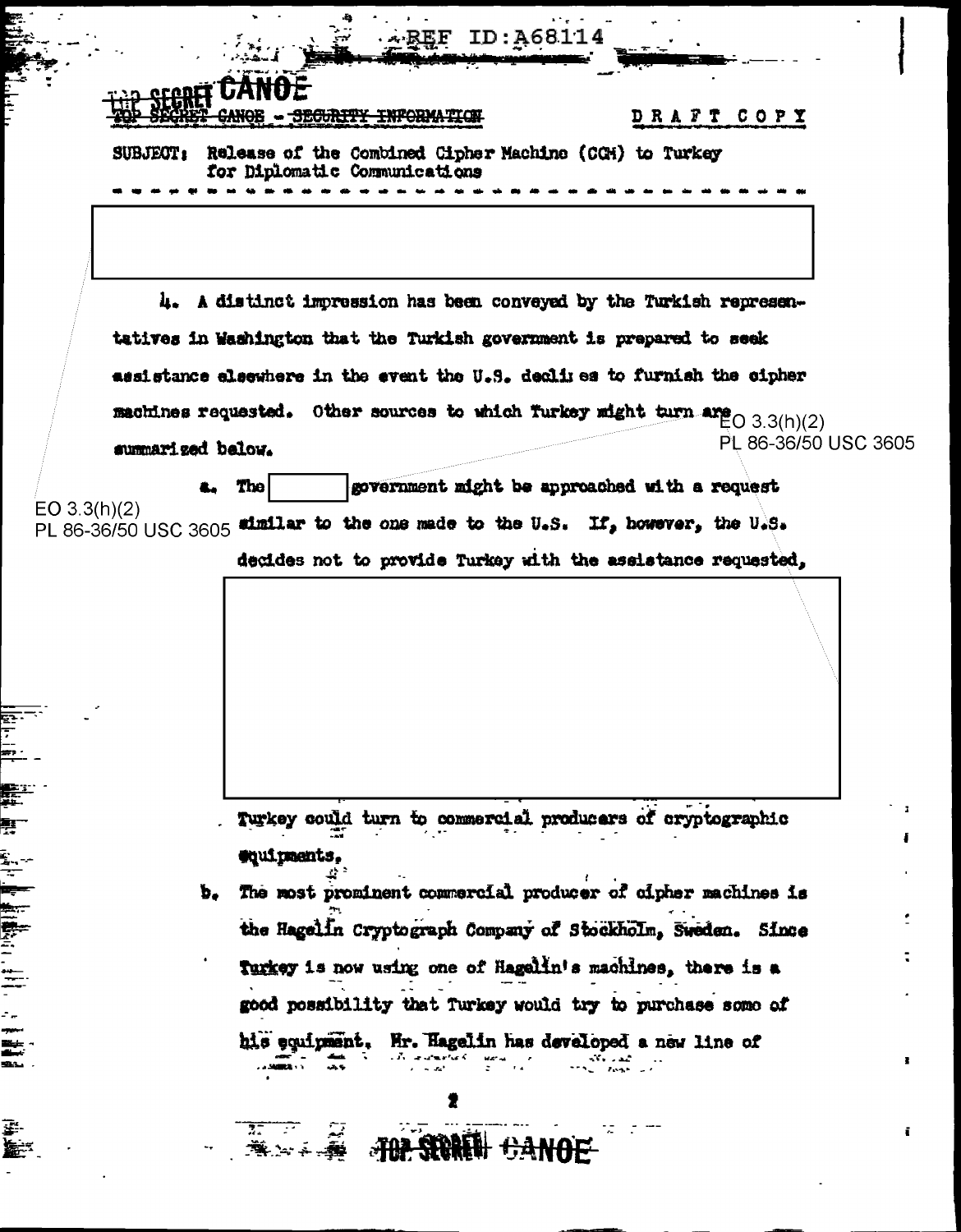|                                      | <b>WATERS AND</b><br>$\sim$ $\sim$ TREF HD. A681145                                     |
|--------------------------------------|-----------------------------------------------------------------------------------------|
|                                      | <b>1. 我们多少了,我们的人们的人们的人们的人们</b>                                                          |
| <b>REMOVAL</b>                       | DRAFT COPY<br>- SEGURIT<br><del>CANOE</del>                                             |
| <b>SUBJECT:</b>                      | Release of the Combined Cipher Machine (CCM) to Turkey<br>for Diplomatic Communications |
| EO 3.3(h)(2)<br>PL 86-36/50 USC 3605 | cipher machines. Prototypes or drawings of these new equip-                             |
|                                      | ments have been examined by technical experts of the Armed                              |
|                                      |                                                                                         |
|                                      |                                                                                         |
|                                      |                                                                                         |
|                                      |                                                                                         |
|                                      |                                                                                         |
|                                      |                                                                                         |
|                                      |                                                                                         |
|                                      |                                                                                         |
|                                      |                                                                                         |
|                                      |                                                                                         |
|                                      |                                                                                         |
| 6.                                   | The USCIB Coordinator recommends that USCIB:                                            |
|                                      | Concur in release of the CCM to Turkey.<br>٠.                                           |
|                                      | Authorize the Coordinator in his capacity as Director, AFSA,<br>b.                      |
|                                      | to inform the State-Dafense Military Information Control                                |
|                                      | Committee of its decision.                                                              |
|                                      | Inform the London Signal Intelligence Board of its decision<br>о.                       |
|                                      | (Enclosure).                                                                            |
|                                      |                                                                                         |

 $\alpha$  -  $\alpha$ 

 $\Delta$